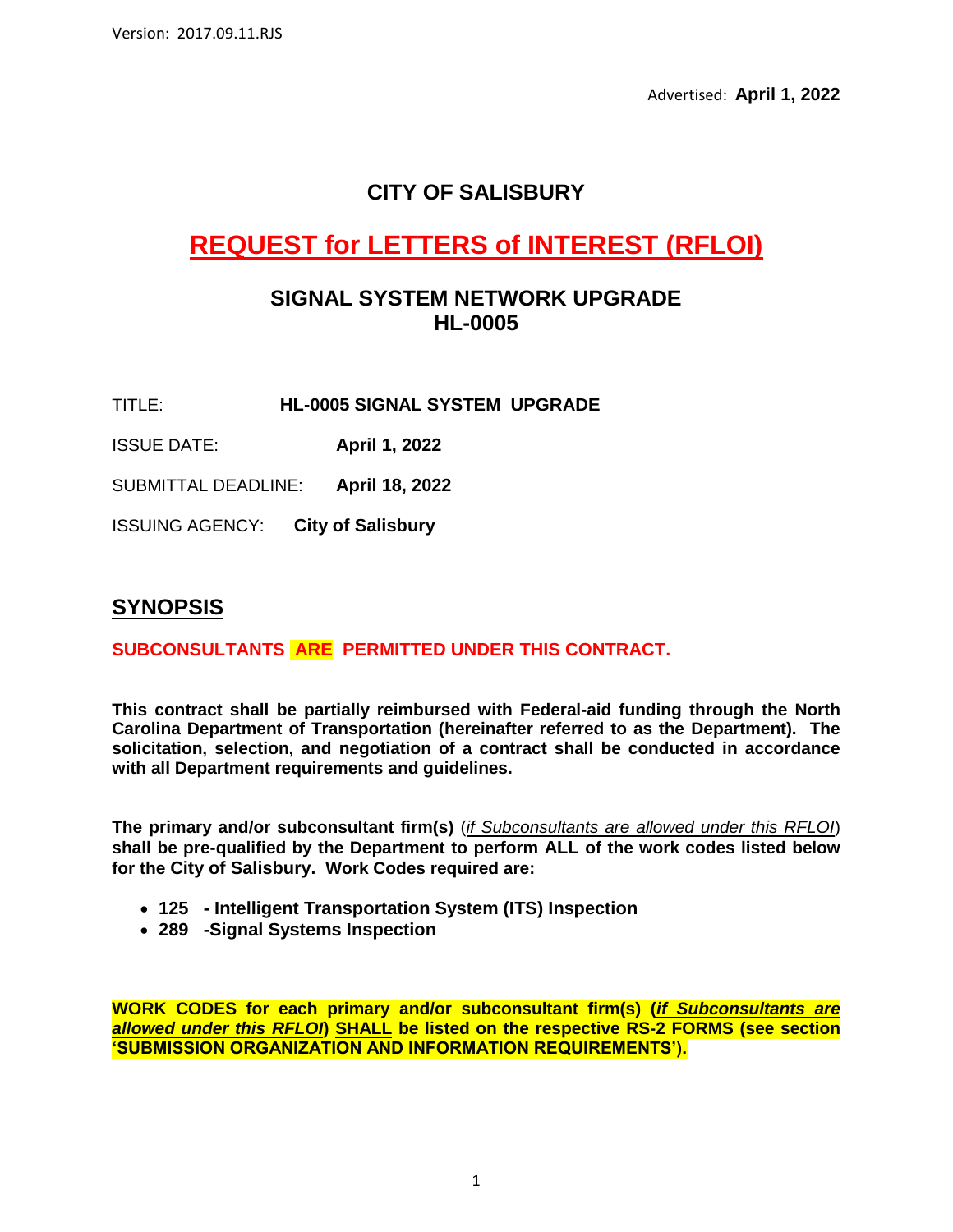This RFLOI is to solicit responses (LETTERS of INTEREST, or LOIs) from qualified firms to provide professional consulting services to:

**Provide construction engineering inspection for installation of upgrades and inventory needed to expand the existing Traffic Signal System Infrasturcture, including CCTV cameras and monitoring, wireless communications, and computer equipment, in the City of Salisbury. Construction bid packet available for reference upon request**.

Electronic LOIs should be submitted in .pdf format using software such as Adobe, CutePDF PDF Writer, Docudesk deskPDF, etc.

LOIs SHALL be received **ELECTRONICALLY, BY MAIL, OR HAND-DELIVERY no later than 2 PM, April 18, 2022.**

**The address for electronic deliveries is:** *WBRIN@SALISBURYNC.GOV (one single attachment with your submission may be send to wbrin@salisburync.gov)*

**The address for mailings is: City of Salisbury Engineering Department PO Box 479 Salisbury, NC 28145**

**The address for hand-deliveries is: City of Salisbury Engineering Department 132 N Main Street Salisbury, NC 28144**

**LOIs received after this deadline will not be considered.**

Except as provided below any firm wishing to be considered must be properly registered with the Office of the Secretary of State and with the North Carolina Board of Examiners for Engineers and Surveyors. Any firm proposing to use corporate subsidiaries or subcontractors must include a statement that these companies are properly registered with the North Carolina Board of Examiners for Engineers and Surveyors and/or the NC Board for Licensing of Geologists. The Engineers performing the work and in responsible charge of the work must be registered Professional Engineers in the State of North Carolina and must have a good ethical and professional standing. It will be the responsibility of the selected private firm to verify the registration of any corporate subsidiary or subcontractor prior to submitting a Letter of Interest. Firms which are not providing engineering services need not be registered with the North Carolina Board of Examiners for Engineers and Surveyors. Some of the services being solicited may not require a license. It is the responsibility of each firm to adhere to all laws of the State of North Carolina.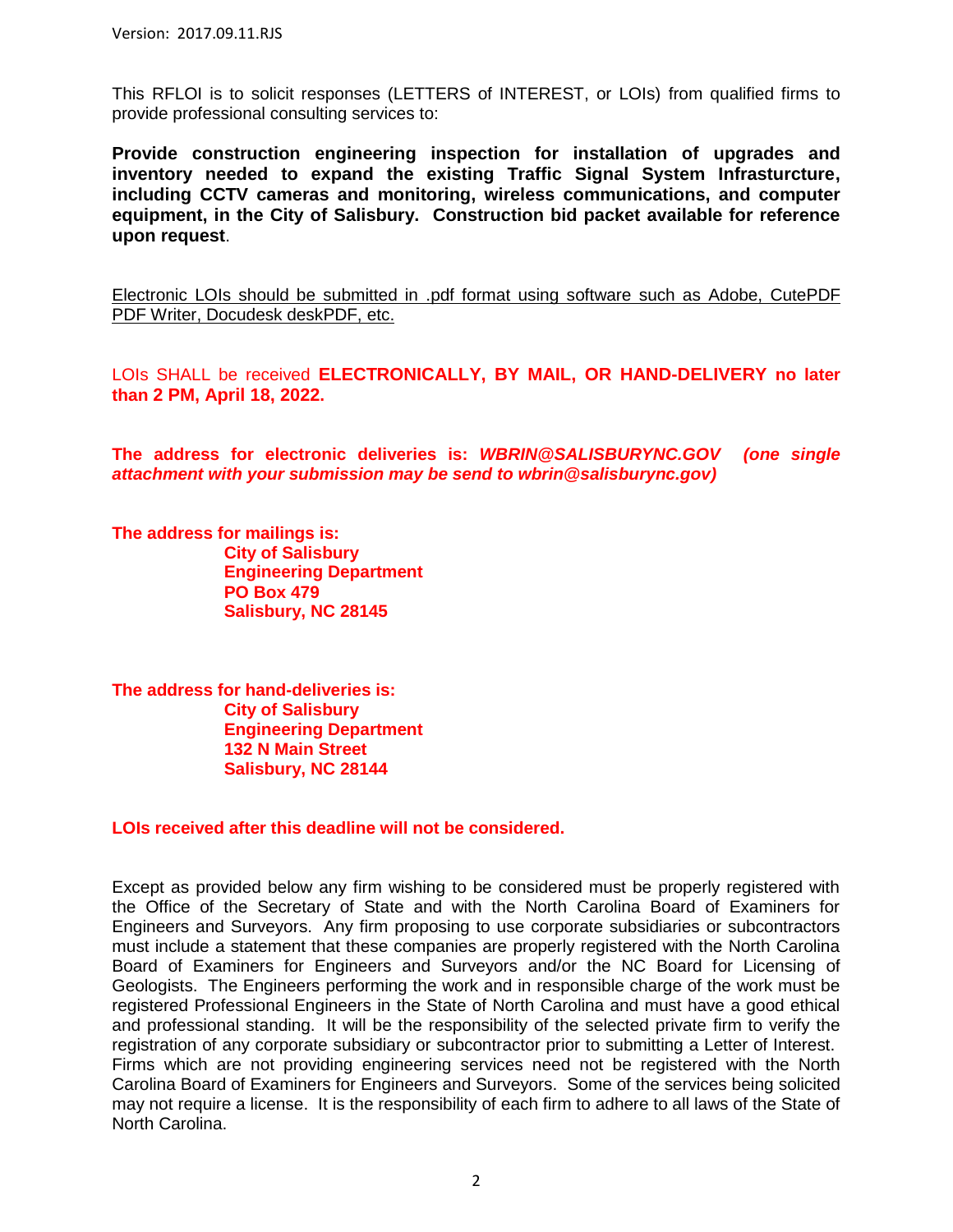The firm must have the financial ability to undertake the work and assume the liability. The selected firm(s) will be required to furnish proof of Professional Liability insurance coverage in the minimum amount of \$1,000,000.00. The firm(s) must have an adequate accounting system to identify costs chargeable to the project.

### **SCOPE OF WORK**

The **City of Salisbury** is soliciting proposals for the services of a firm/team for the following contract scope of work:

**The project consists of construction engineering inspection for a contract involving the replacement of communiction equipment inside traffic signal cabinets and providing spares (additional inventory) to avoid potential future disruptions in service, a traffic communication inventory and equipment replacement, CCTV camera upgrade, traffic monitoring station, traffic system laptop upgrade, and data collection equipment upgrades. Attached w/ this request is the Addendum (attached) to the second posting of this opportunity that reflects the date changes. This RFLOI is the third RFLOI for this work.** 

**The tasks required to meet these goals may include:**

- **• Replace and reprogram failed communication equipment.**
- **• Replenish communications cabinet's inventory.**
- **• Repair, remove and expand upon the City's existing CCTV traffic cameras and associated equipment. Must be compatible with existing system.**
- **• Install new CCTV cameras with associated equipment, route data lines for eleven (11) new cameras. Requires new power meter. Include warranty and service pkg.**
- **• Current traffic monitoring workstation will be removed and replaced. Tower will output to four (4) monitors in a 2x2 presentation. Live feed video.**
- **• Replace two (2) traffic signal laptops. Should be able to remote to and manage programs such as Auto CAD 2021 and ESRI ArcMap. Include 3 year warranty and service plan.**
- **• Replace failed and outdated data collection tools. Provide portable analytic CCTV camera and solar powered portable radar display. Install and train staff.**

**Note: See Appendix A for additional information**

**PROPOSED CONTRACT TIME: SIX (6) MONTHS**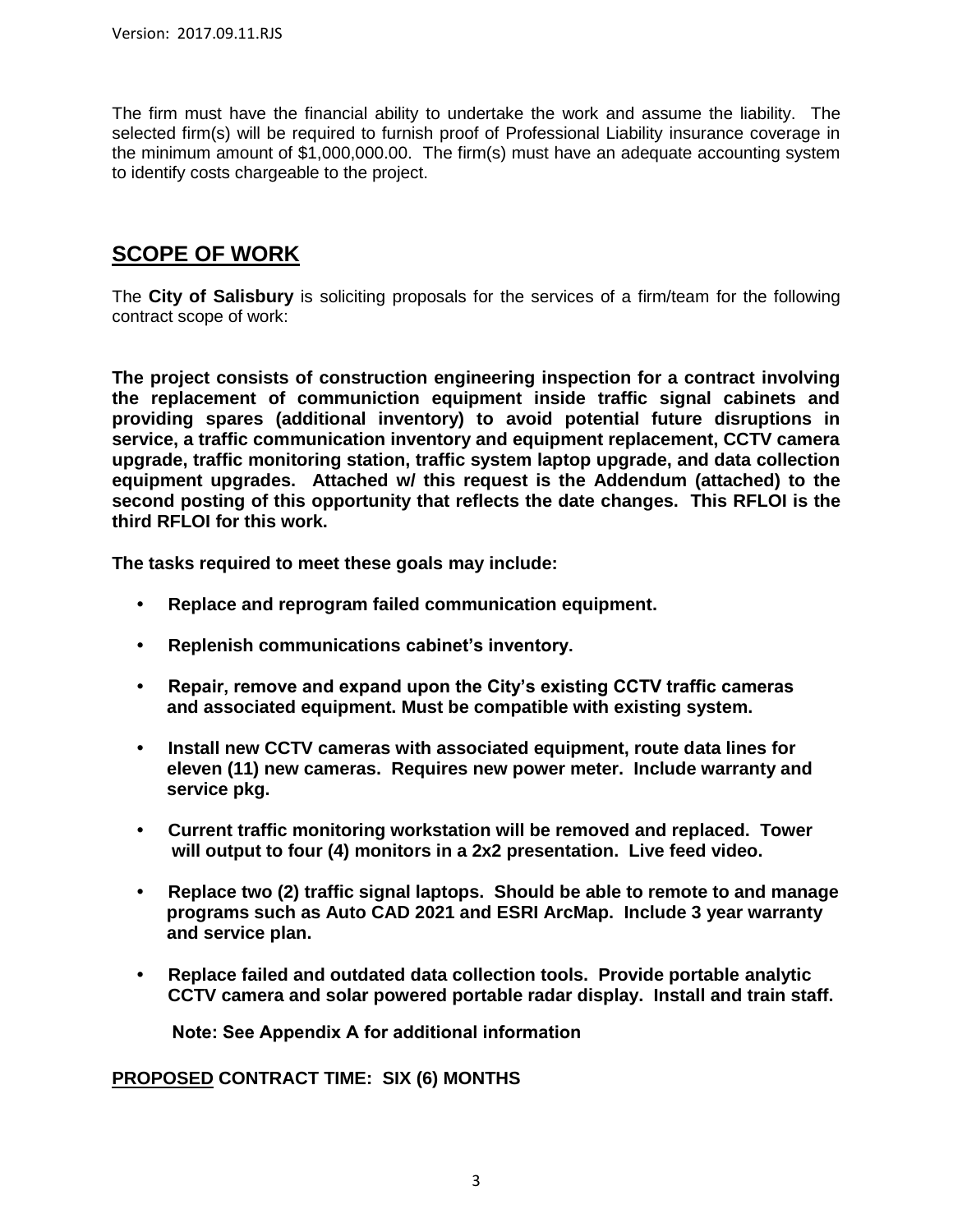#### **PROPOSED CONTRACT PAYMENT TYPE: LUMP SUM**

### **SUBMITTAL REQUIREMENTS**

All LOIs are limited to **FIFTEEN** (**15**) pages (RS-2 forms are not included in the page count) inclusive of the cover sheet, and shall be typed on 8-1/2" x 11" sheets, single-spaced, onesided.

*Fold out pages are not allowed. In order to reduce costs and to facilitate recycling; binders, dividers, tabs, etc. are prohibited. One staple in the upper left-hand corner is preferred.*

LOIs containing more than FIFTEEN (**15**) pages will not be considered.

*Electronic submission accepted or four (4) total copies of the LOI should be submitted.*

**Firms submitting LOIs are encouraged to carefully check them for conformance to the requirements stated above. If LOIs do not meet ALL of these requirements they will be disqualified. No exception will be granted.**

### **SELECTION PROCESS**

Following is a general description of the selection process:

- The LGA's Selection Committee will review all qualifying LOI submittals.
- For Limited Services Contracts (On-Call type contracts), the LGA's Selection Committee MAY, at the LGA's discretion, choose any number of firms to provide the services being solicited.
- For Project-Specific Contracts (non On-Call type contracts), the LGA's Selection Committee MAY, at the LGA's discretion, shortlist a minimum of three (3) firms to be interviewed. IF APPLICABLE, dates of shortlisting and dates for interviews are shown in the section SUBMISSION SCHEDULE AND KEY DATES at the end of this RFLOI.
- In order to be considered for selection, consultants must submit a complete response to this RFLOI prior to the specified deadlines. Failure to submit all information in a timely manner will result in disqualification.

### **SMALL PROFESSIONAL SERVICE FIRM (SPSF) PARTICIPATION**

The Department encourages the use of Small Professional Services Firms (SPSF). Small businesses determined to be eligible for participation in the SPSF program are those meeting size standards defined by Small Business Administration (SBA) regulations, 13 CFR Part 121 in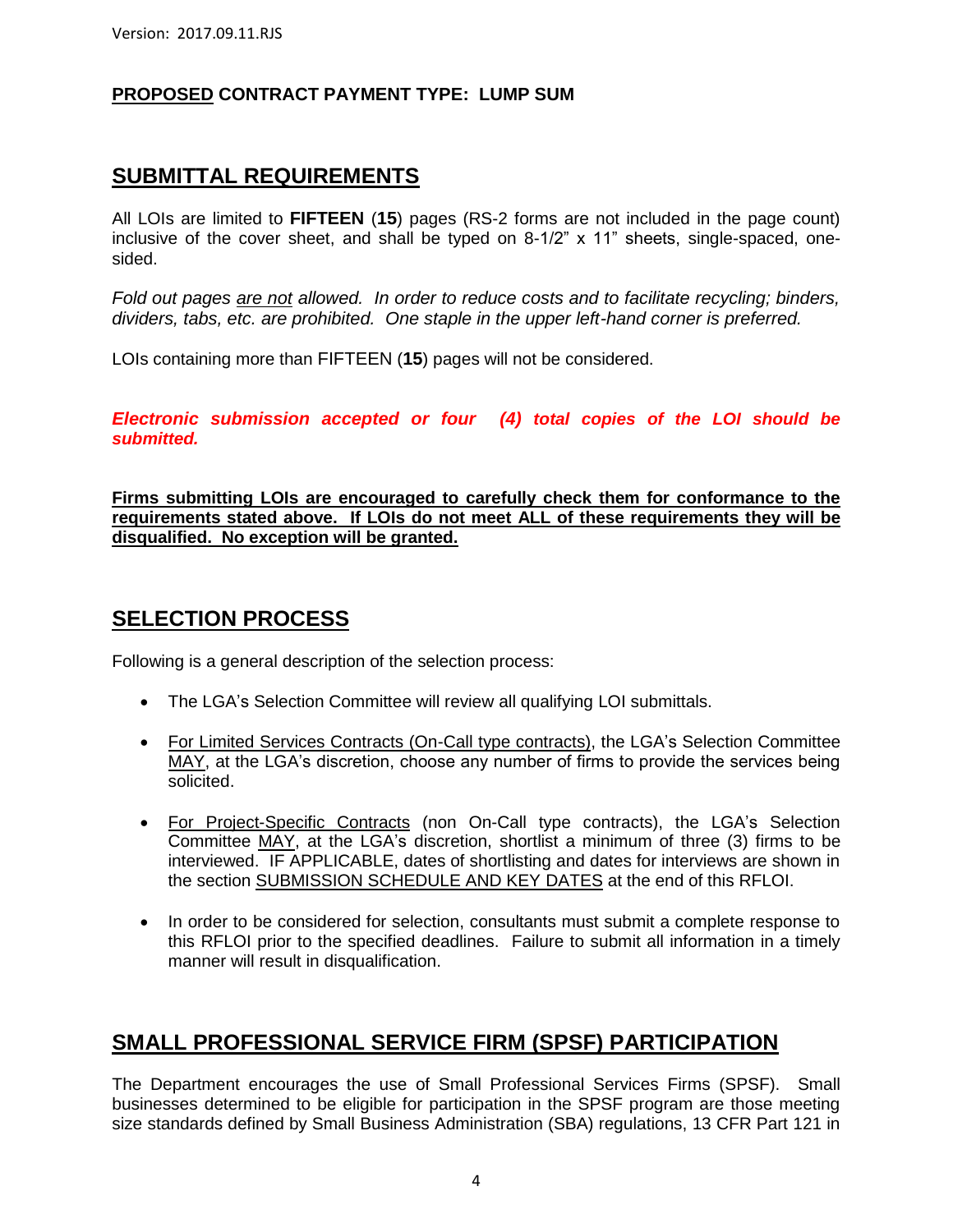Sector 54 under the North American Industrial Classification System (NAICS). The SPSF program is a race, ethnicity, and gender neutral program designed to increase the availability of contracting opportunities for small businesses on federal, state or locally funded contracts. SPSF participation is not contingent upon the funding source.

The Firm, at the time the Letter of Interest is submitted, shall submit a listing of all known SPSF firms that will participate in the performance of the identified work. The participation shall be submitted on the Department's Subconsultant Form RS-2. RS-2 forms may be accessed on the Department's website at [NCDOT Connect Guidelines & Forms.](https://connect.ncdot.gov/business/consultants/Pages/Guidelines-Forms.aspx)

The SPSF must be qualified with the Department to perform the work for which they are listed.

Real-time information about firms doing business with the Department and firms that are SPSF certified through the Contractual Services Unit is available in the Directory of Transportation Firms. The Directory can be accessed on the Department's website at [Directory of Firms](https://www.ebs.nc.gov/VendorDirectory/default.html) -- Complete listing of certified and prequalified firms.

The listing of an individual firm in the Department's directory shall not be construed as an endorsement of the firm.

### **PREQUALIFICATION**

The Department maintains on file the qualifications and key personnel for each approved discipline, as well as any required samples of work. Each year on the anniversary date of the company, the firm shall renew their prequalified disciplines. If your firm has not renewed its application as required by your anniversary date or if your firm is not currently prequalified, please submit an application to the Department **prior to submittal of your LOI**. An application may be accessed on the Department's website at [Prequalifying Private Consulting Firms](https://connect.ncdot.gov/business/Prequal/Pages/Private-Consulting-Firm.aspx) -- Learn how to become Prequalified as a Private Consulting Firm with NCDOT. Having this data on file with the Department eliminates the need to resubmit this data with each letter of interest.

Even though specific DBE/MBE/WBE goals are not required for this project, the Department of Transportation is committed to providing opportunity for small and disadvantaged businesses to perform on its contracts through established Department goals. The Firm, subconsultant and subfirm shall not discriminate on the basis of race, religion, color, national origin, age, disability or sex in the performance of this contract.

### **SELECTION CRITERIA**

#### **All prequalified firms who submit responsive letters of interest will be considered.**

In selecting a firm/team, the selection committee will take into consideration qualification information including such factors as:

- 1. **30% =** Technical Approach/Understanding of Project.
- 2. **20% =** Experience of Proposed Personnel.
- 3. **20% =** Ability of the Firm to Perform the Proposed Work.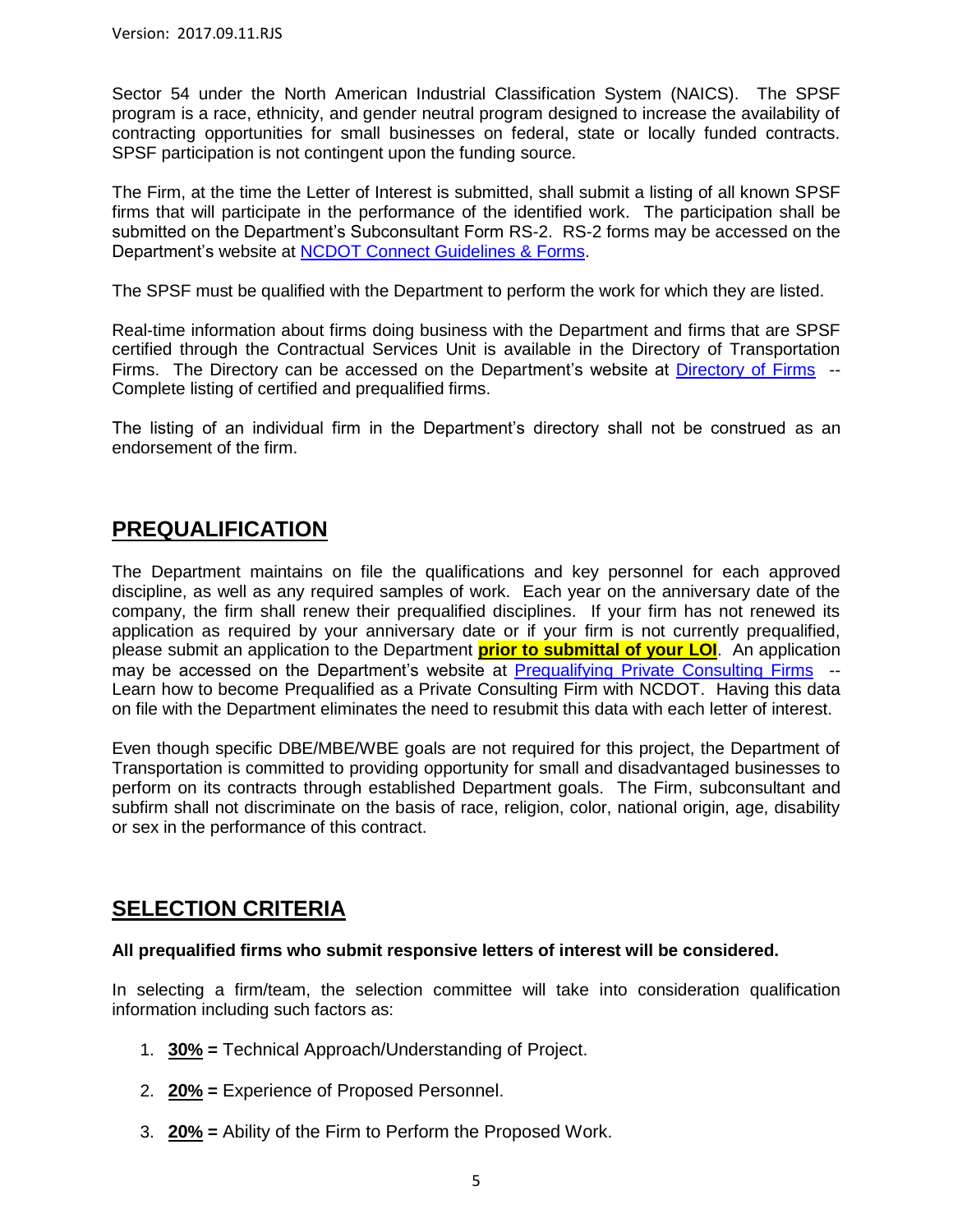- 4. **20% =** Experience with Similar Projects both in Scope and Funding.
- 5. **10% =** References.

After reviewing qualifications, if firms are equal on the evaluation review, then those qualified firms with proposed SPSF participation will be given priority consideration.

### **SUBMISSION ORGANIZATION AND INFORMATION REQUIREMENTS**

The LOI should be addressed to **Wendy Brindle, City Engineer, City of Salisbury** and must include the name, address, telephone number, and e-mail address of the prime consultant's contact person for this RFLOI.

The LOI must also include the information outlined below:

Chapter 1 - Introduction

The Introduction should demonstrate the consultant's overall qualifications to fulfill the requirements of the scope of work and should contain the following elements of information:

- **Expression of firm's interest in the work;**
- Statement of whether firm is on register;
- Date of most recent private engineering firm qualification;
- Statement regarding firm's(') possible conflict of interest for the work; and
- Summation of information contained in the letter of interest.

#### Chapter 2 - Team Qualifications

This chapter should elaborate on the general information presented in the introduction, to establish the credentials and experience of the consultant to undertake this type of effort. The following must be included:

- 1. Identify recent, similar projects the firm, acting as the prime contractor, has conducted which demonstrates its ability to conduct and manage the project. Provide a synopsis of each project and include the date completed, and contact person.
- 2. If subconsultants are involved, provide corresponding information describing their qualifications as requested in bullet number 1 above.

#### Chapter 3 - Team Experience

This chapter must provide the names, classifications, and location of the firm's North Carolina employees and resources to be assigned to the advertised work; and the professional credentials and experience of the persons assigned to the project, along with any unique qualifications of key personnel. Although standard personnel resumes may be included, identify pertinent team experience to be applied to this project. Specifically, the Department is interested in the experience, expertise, and total quality of the consultant's proposed team. If principals of the firm will not be actively involved in the study/contract/project, do not list them. The submittal shall clearly indicate the Consultant's Project Manager, other key Team Members and his/her qualifications for the proposed work. Also, include the team's organization chart for the Project / Plan. A Capacity Chart / Graph (available work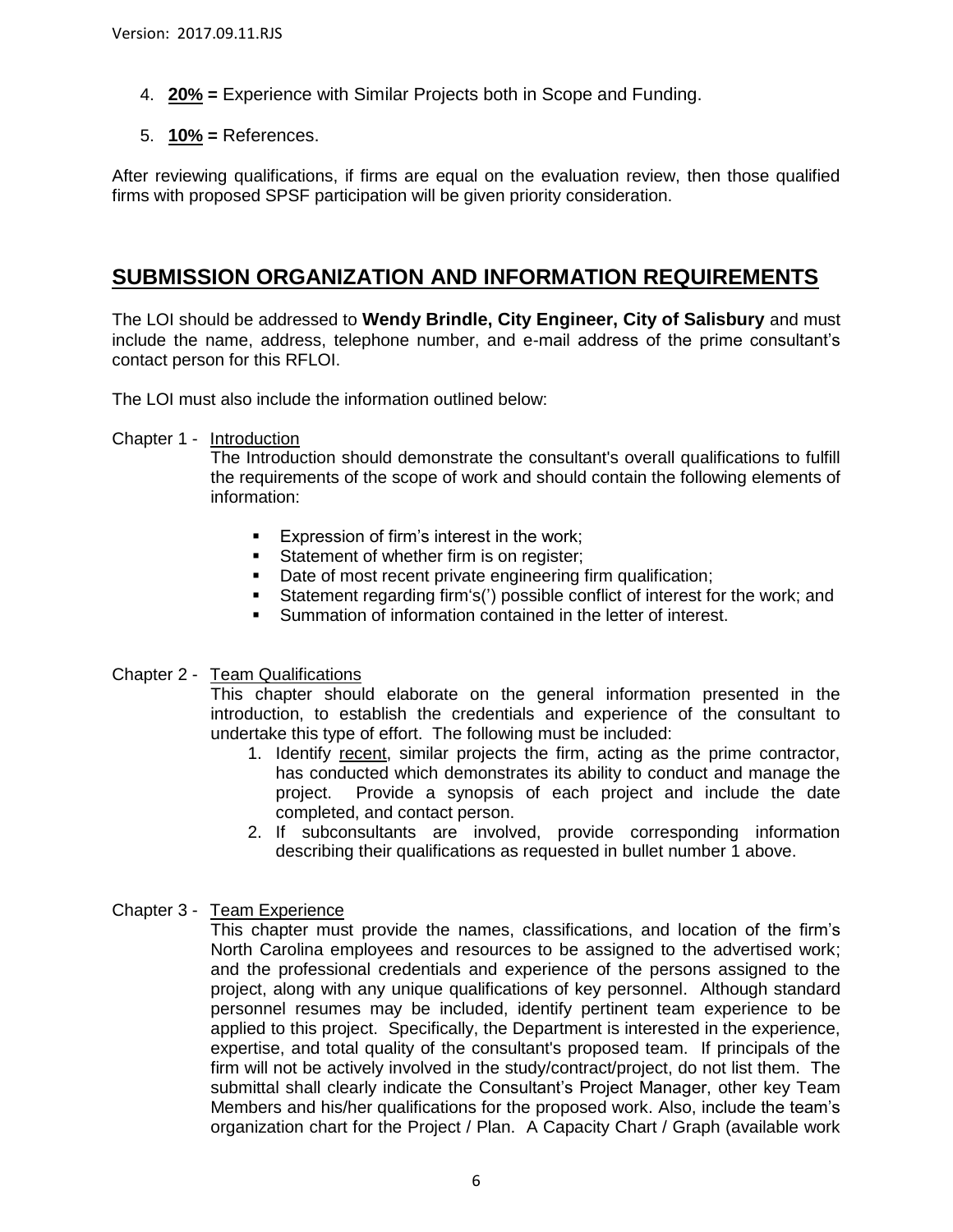force) should also be included. Any other pertinent information should also be listed in this section.

*Note:* If a project team or subconsultant encounters personnel changes, or any other changes of significance dealing with the company, NCDOT should be notified immediately.

Chapter 4 - Technical Approach

The consultant shall provide information on its understanding of, and approach to accomplish, this project, including their envisioned scope for the work and any innovative ideas/approaches, and a schedule to achieve the dates outlined in this RFLOI (if any project-specific dates are outlined below).

Chapter 5 - References

Provide upto 5 references for similar projects. Include completion month and year, contact information including email and phone.

#### APPENDICES-

#### CONSULTANT CERTIFICATION Form RS-2

Completed Form RS-2 forms SHALL be submitted with the firm's letter of interest. This section is limited to the number of pages required to provide the requested information.

Submit Form RS-2 forms for the following:

- **Prime Consultant firm**
	- Prime Consultant Form RS-2 Rev 1/14/08; and
- **ANY/ALL Subconsultant firms** (*If Subconsultants are allowed under this RFLOI*) to be, or anticipated to be, utilized by your firm.
	- Subconsultant Form RS-2 Rev 1/15/08.
	- $\triangleright$  In the event the firm has no subconsultant, it is required that this be indicated on the Subconsultant Form RS-2 by entering the word "None" or the number "ZERO" and signing the form.

Complete and sign each Form RS-2 (instructions are listed on the form).

The required forms are available on the Department's website at: <https://connect.ncdot.gov/business/consultants/Pages/Guidelines-Forms.aspx>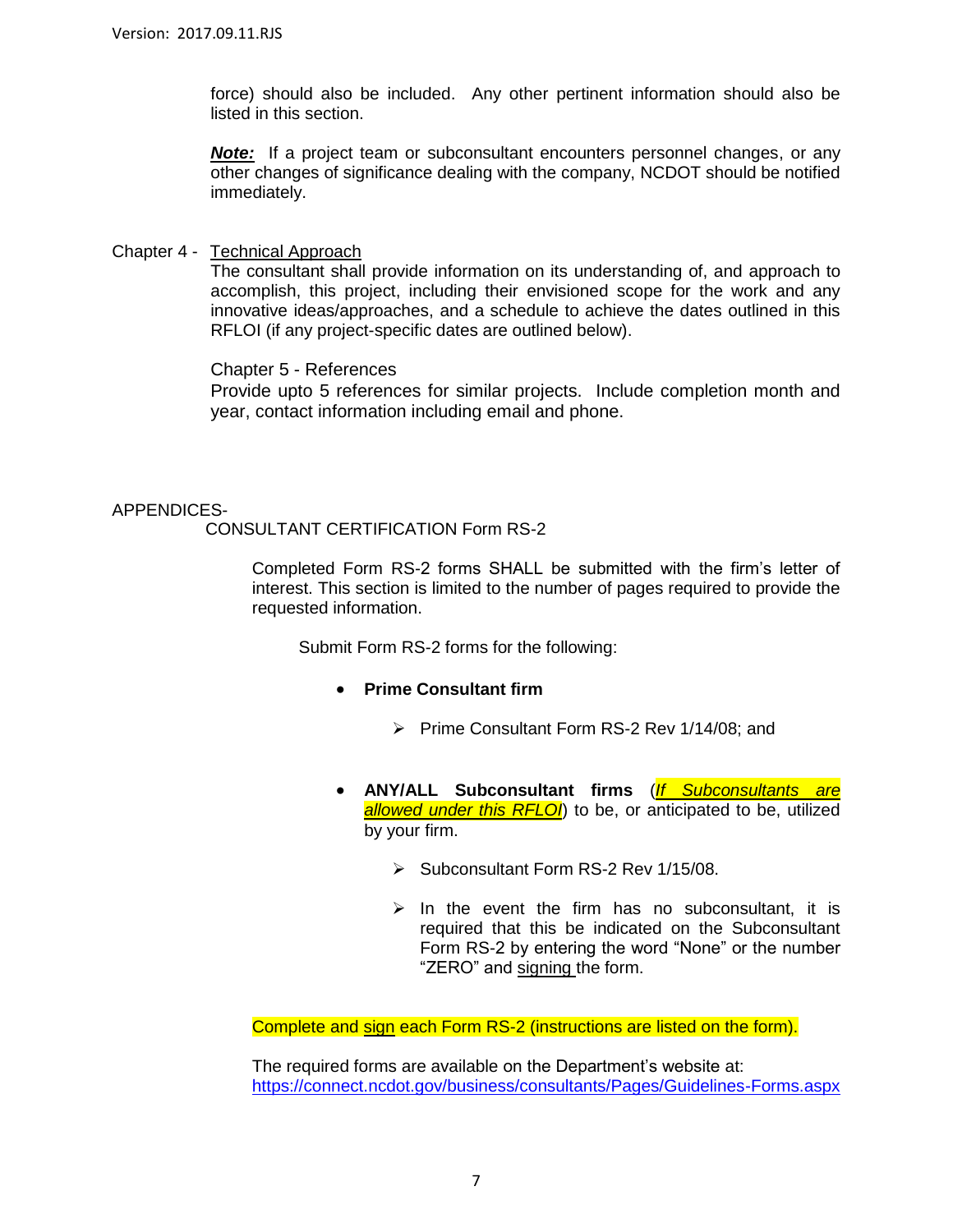[Prime Consultant Form RS-2](https://connect.ncdot.gov/business/consultants/Roadway/Form%20RS-2%20Prime%20Contractor.pdf)

[Subconsultant Form RS-2](https://connect.ncdot.gov/business/consultants/Roadway/Form%20RS-2%20Subcontract.pdf)

All submissions, correspondence, and questions concerning this RFLOI should be directed to **Wendy Brindle** at **wbrin@salisburync.gov**.

### **SUBMISSION SCHEDULE AND KEY DATES**

RFLOI Release – **April 1, 2022** Deadline for Questions – **April 8, 2022** Issue Final Addendum – **April 8, 2022** Deadline for LOI Submission – **April 18, 2022** Shortlist Announced **\*** - **N/A** Interviews - the week of **N/A** Firm Selection and Notification **\*\*** - **May 4, 2022** Anticipated Notice to Proceed – **May 25, 2022**

**\*** Notification will **ONLY** be sent to shortlisted firms.

**\*\*** Notification will **ONLY** be sent to selected firms.

**Note: See Appendix A on next page**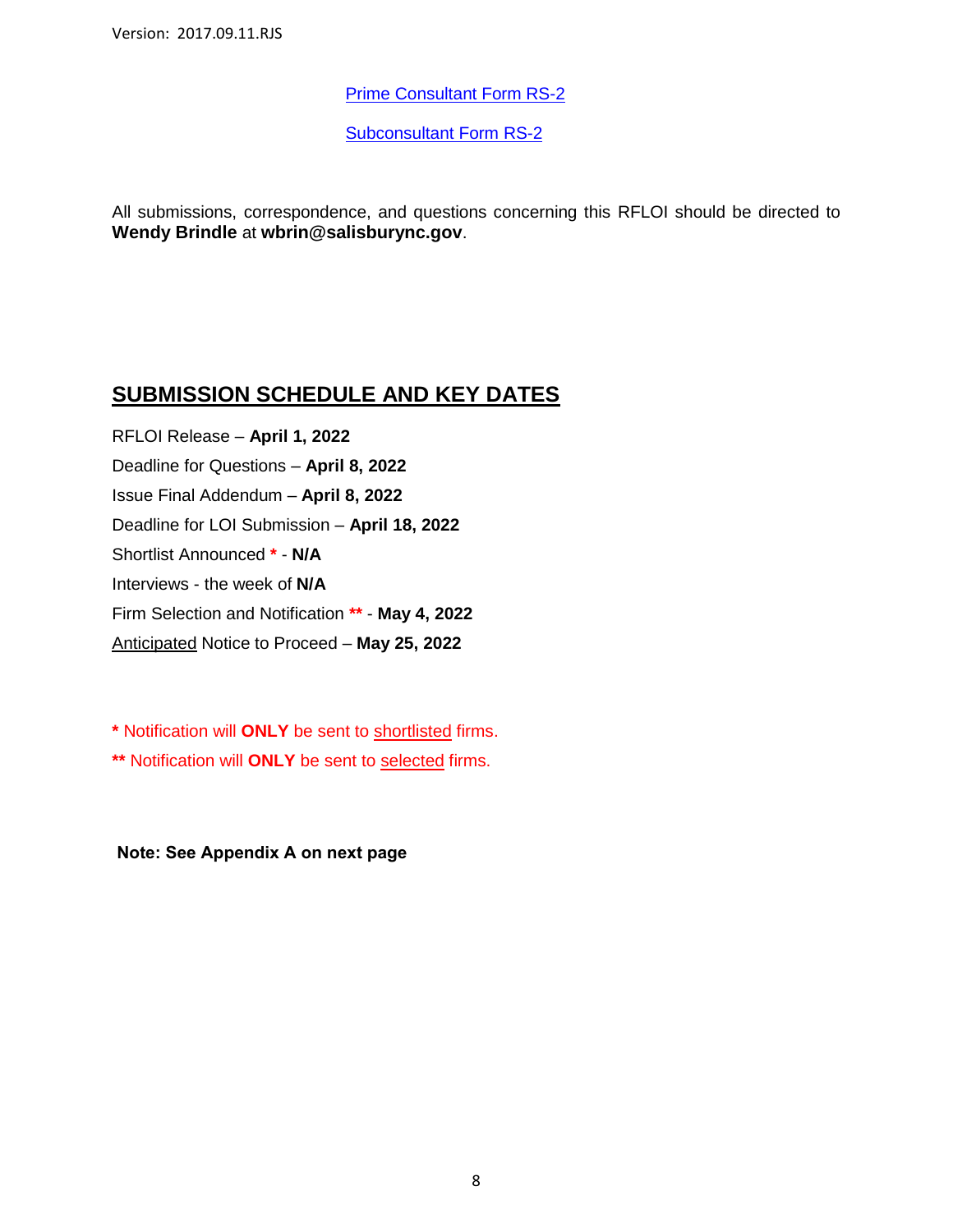# **APPENDIX A**



Date: April 1, 2022

- To: Interested Bidders
- From: Deborah Young
- RE: Appendix A
	- o TIP NUMBER: HL-0005
	- o WBS NUMBER: 49344.3.1
	- o COUNTY: Rowan
	- o DESCRIPTION: Upgrades and additional inventory needed to expand the existing Traffic Signal System infrastructure in the City of Salisbury

#### **Item One**

Included in this submittal is the section "PROJECT SPECIAL PROVISIONS" for your reference.

040 his decado qui vertain.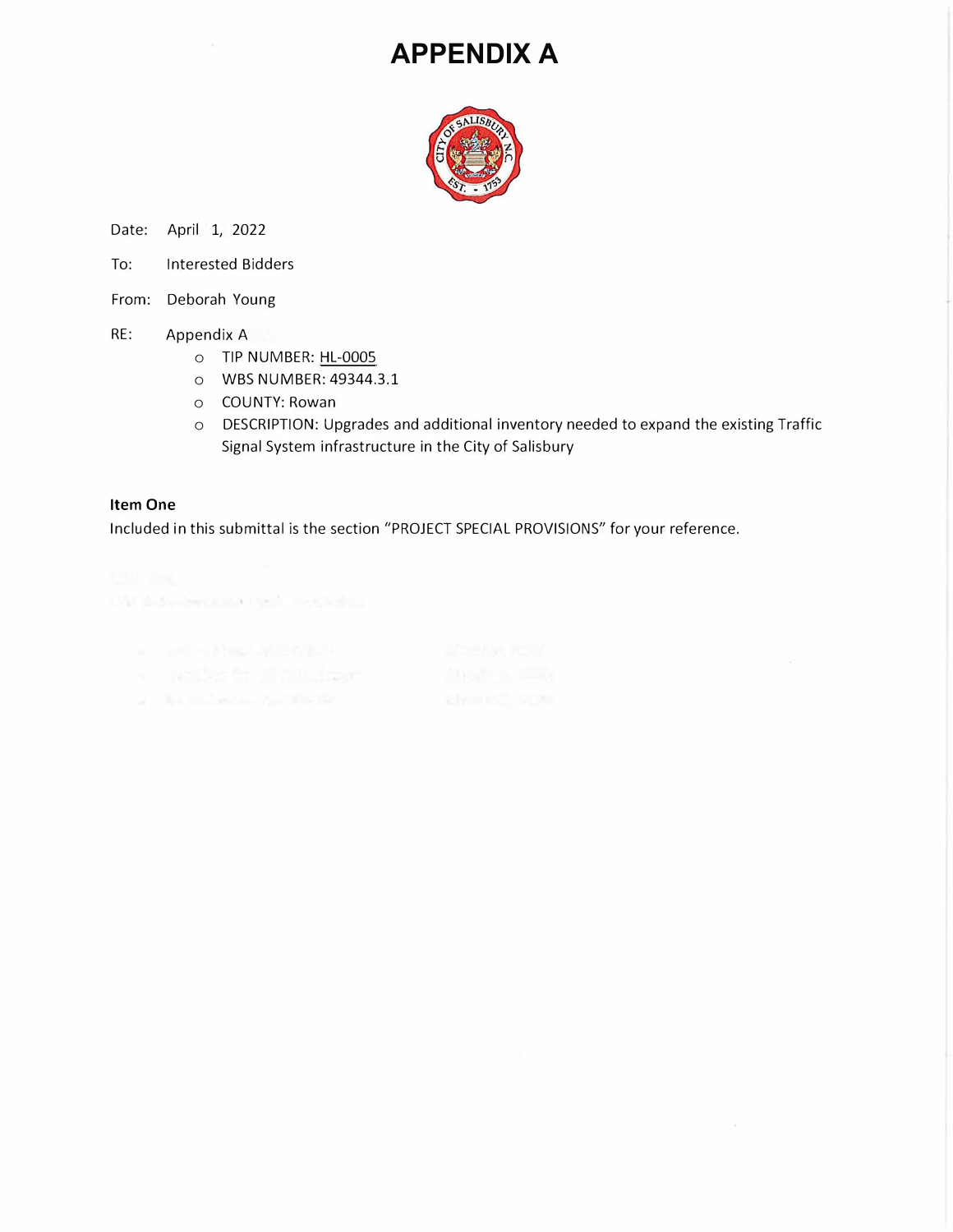- 9. Subarticle  $102-13(B)2$  Electronic Bids, page 1-19, delete this section in its entirety.
- 10. Subarticle 103-2(B) Electronic Bids, page 1-22, delete this section in its entirety.
- 11. Subarticle 103-3(A) Criteria for Withdrawal of Bid, page 1-22, modify the reference "G.S.136-28.1" to "G.S.143-129.1". On page 1-23, in that same subarticle under (5), line 11, modify "State Contract Officer" to "City of Salisbury".
- 12. Article 103-7 Contract Bonds, page 1-30, line 5, modify "14" calendar days to "10" calendar days per G.S.143-129.
- 13. Article 103-9, Failure to Furnish Contract Bonds, page 1-30, line 15, modify "14" calendar days to "10" calendar days per G.S.143-129.
- 14. Article 105-9 Construction Stakes, Lines and Grades, page 1-48, delete this section in its entirety and substitute the following: "The Municipality will not set the stakes, lines or grades for this project."
- 15. Article 108-2, Progress Schedule, page 1-68, add the following requirement as subarticle (D) on page 1-69: "The municipality may add additional requirements as noted in the bid proposal".
- 16. Article 108-3, Preconstruction Conference, page 1-69, line 20, change "Division" Engineer" to "City of Salisbury".
- 17. Article 108-4, Construction Conferences, page 1-69, line 28, change "Resident Engineer" to "NCDOT and the City of Salisbury".
- 18. Article 109-8, Fuel Price Adjustments, page 1-87, delete this article in its entirety and substitute the following: "Fuel Price Adjustments will not apply to this project."
- 19. Article-620-4, Measurement and Payment, page 6-33, delete lines 38 through line 20 on page 6-34 and substitute the following: "Asphalt Price Adjustments will not apply to this project."

#### **PROJECT SPECIAL PROVISIONS**

#### $\mathbf{I}$ . Special Provisions/Job Specific Requirements

1. PURPOSE: This scope of work defines upgrades and additional inventory needed to expand the existing Traffic Signal System infrastructure in the City of Salisbury which is outdated, failing, or reaching its useful end of life or service.

2. SCOPE: The scope of work will include:

1) Replacement of communication equipment inside traffic signal cabinets and providing spares (Additional Inventory) to avoid potential future disruptions in service.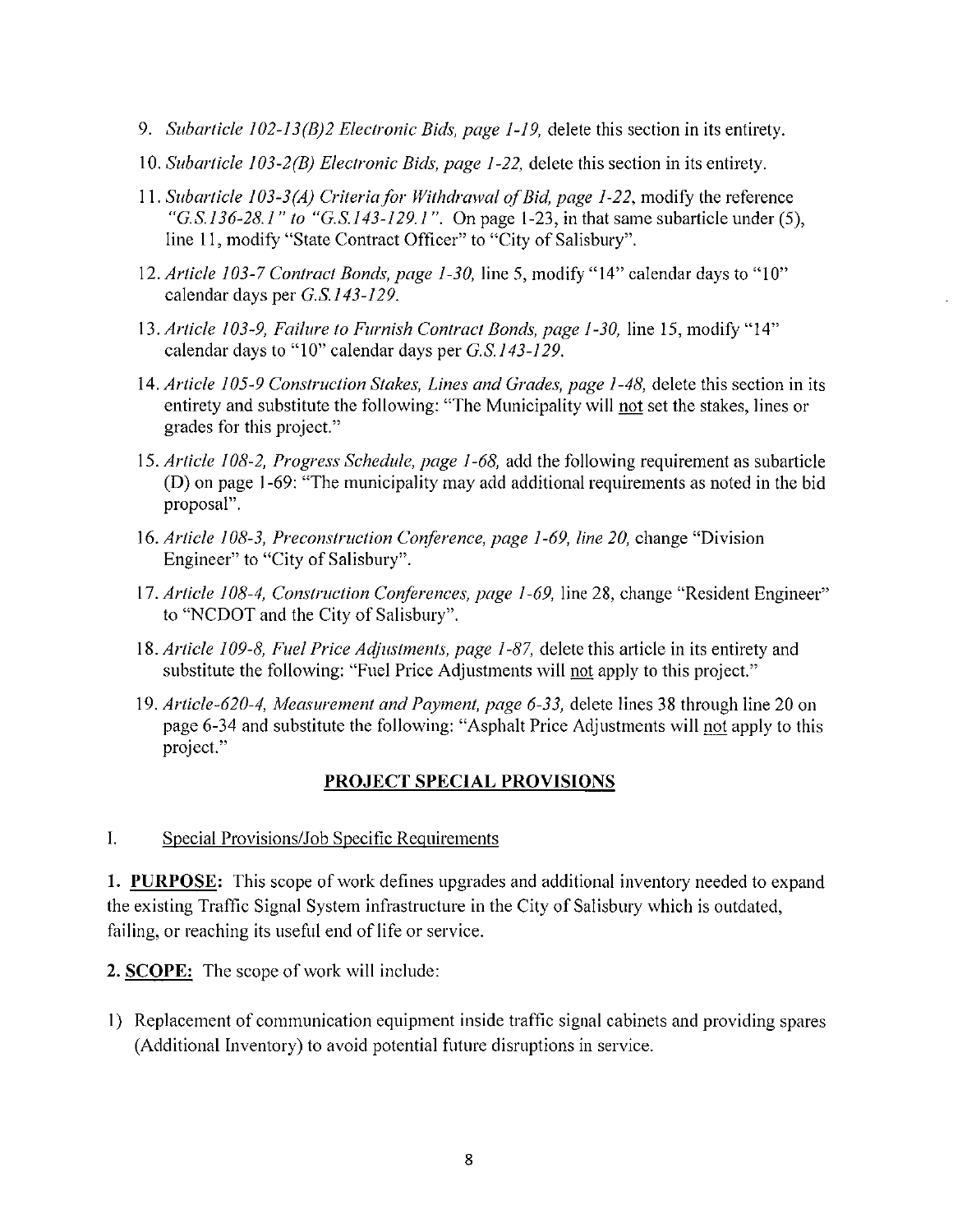### **Traffic Communication Equipment Replacement**

Contractor will be expected to replace failed communication equipment within the traffic cabinets and re-program equipment as needed. Failed equipment should be removed, tagged with location or NCDOT cabinet number, and returned to the City of Salisbury's Engineering Department.

There are two traffic cabinets needing a high speed IP/Ethernet datalink transceiver replacement transceiver capable of providing remote serial and IP data connectivity to IP based networks and access for fixed traffic signal communication operations where a fiber optic system doesn't exist. The equipment cabinet locations include Jake Alexander Blvd  $@$  Mooresville Rd (09-0351) and Mooresville Rd  $\omega$  Lincolnton Rd/Sunset Dr (09-0198).

#### **Traffic Communication Inventory**

Contractor will replenish the inventory of communications items needed for the traffic cabinets. Note that this is a product purchase ONLY. Items needed include the following:

- a. LC to ST Fiber Patch Cable: LC to ST connector, 9/125 single mode, duplex fiber patch cable. Length needed is one (1) meter per patch cable (See appendix for additional Detail).
- b. Closet Connector & Splice Housing: The closet connector and splice housing (CCS) is a rack-mounted product. The CCS-01U accepts up to two (2) connector panels and splice trays (connector panels, modules, and splice trays are sold separately). The housing is built to be mounted in a 19-in rack or cabinet (See appendix for additional Detail).
- c. Optical Jumper Shelf/Label Panel: Optical jumper shelf/label panel must be compatible with the CCS (Closet Connector & Splice) housing enclosure purchased for this project (See appendix for additional Detail).
- d. Managed Ethernet Switch: Environmentally hardened managed Ethernet switch incorporates LED indicators for monitoring the operating status of the managed switch and network. These units are DIN-rail style for attachment to cabinet. Lifetime Warranty (See appendix for additional Detail).
- e. High Speed IP/Ethernet Datalink Transceiver: It provides remote serial and IP data connectivity to IP based networks and access for fixed traffic signal communication operations where a fiber optic system doesn't exist (See appendix for additional Detail).
- f. 800/900 MHz Frequency Antenna: This antenna is used in conjunction with the High Speed IP/Ethernet Datalink Transceiver to provide communication to traffic signals or traffic video cameras where a fiber optic system doesn't exist (See appendix for additional Detail).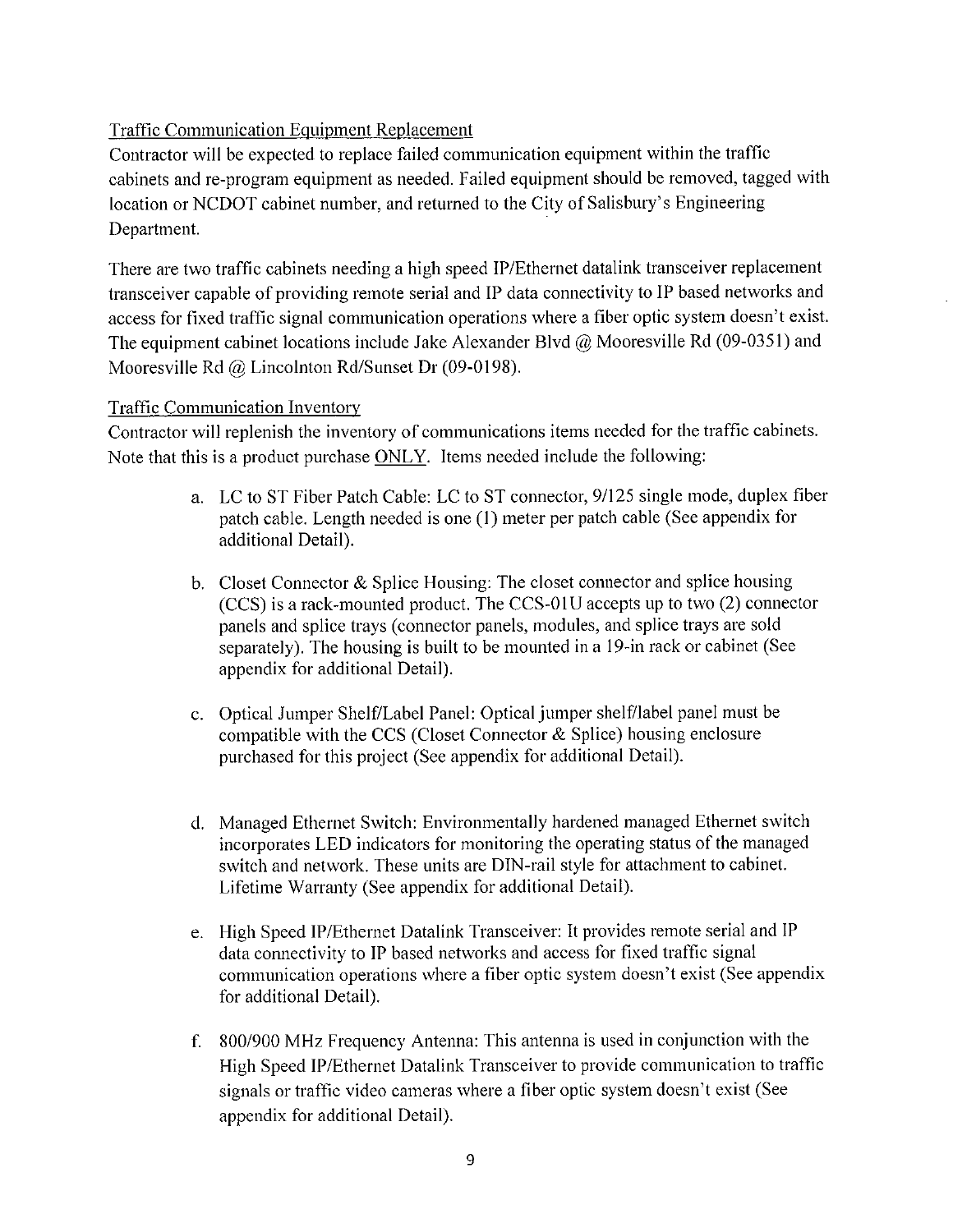#### 2) CCTV Camera Upgrade

Repairing and expanding the City's existing CCTV traffic camera system which currently consists of five (5) camera locations (Refer to map titled "CCTV Camera Locations" located within this document). This will require:

- a. The removal of existing CCTV cameras and associated equipment, with the exception of the existing cabinets and conduit, and the installation of new equipment at the current four (4) locations which include:
	- JAB (Jake Alexander Blvd) & Statesville Blvd McDonald's corner
	- JAB & S Main St On Sunset Dr side of JAB, near the bridge
	- JAB & I-85 Bridge southbound On-Ramp at bridge, next to NC IMS camera
	- W Innes St & N Main St on The Plaza at roof
- b. The complete removal of CCTV camera equipment, cabinet, conduit and fiber from one (1) of the original locations, JAB & YMCA.
- c. Installation of seven (7) new CCTV cameras with associated equipment that includes the fiber optic communication from the camera location to the head-end. The following are the locations that shall receive the new CCTV camera equipment :
	- JAB & Brenner Ave
	- $\bullet$  JAB & Mooresville Rd
	- S Main St & Mooresville Rd
	- Julian Rd & Klumac Rd/I-85 SB Ramp
	- JAB & Faith Rd  $\bullet$
	- E Innes St & Faith Rd
	- Mahaley Ave & Park Rd
	- All new camera locations will require a new power meter to be installed and added to the City of Salisbury's Duke Energy account as individual services. The addresses needing a new meter will be provided by the City of Salisbury.
	- Spare fibers exist at each traffic cabinet location, but will need splicing in at multiple splice points to get the communication back to the head-end. The fiber should run aerial from the camera location to the traffic signal cabinet. This work will provide a viable output to 130 East Liberty Street's video switch which will feed live video to Traffic Engineering's traffic monitoring workstation.
	- All products chosen must be compatible with the existing camera management system at location 130 East Liberty Street. All equipment removed from the field should be tagged, noting location, and returned to the City of Salisbury.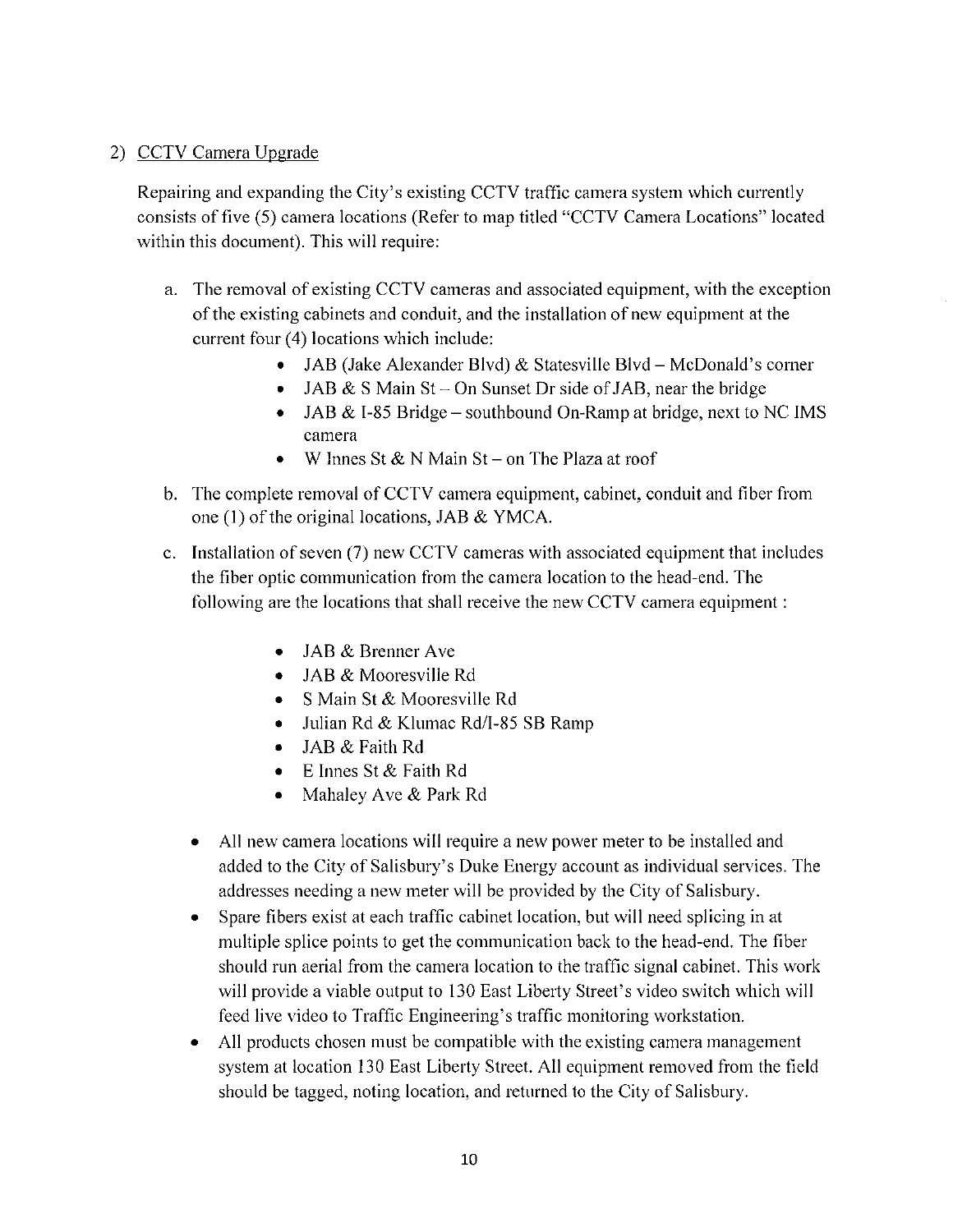- One existing location, Jake Alexander Blvd  $\omega$  Mooresville Rd (09-0351), is utilizing a CAT5 cable from the traffic cabinet to the camera's PoE Switch. This will not change as a result of this project.
- All CCTV camera installations shall include labor and materials for an attachment assembly of the CCTV camera unit. Furnish a CCTV camera attachment assembly that is able to withstand wind loading at the maximum wind speed and gust factor. Base the design on the correct wind speed in accordance with the latest edition of AASHTO Standard Specifications for Structural Supports for Highway Signs, Luminaries and Traffic Signals. The existing location labeled as Innes St  $(a)$  Main St is mounted to the side of the building from the roof access and will need a different mounting system than all other locations. This location must allow the PTZ camera to see in all four directions at the intersection. Please note: The Plaza is a secure building and access to the roof can be obtained through the Engineering Department.
- Bid should include warranty and service package with training provided to Engineering Department staff.
- Equipment details include:
	- $\circ$  (SP) A minimum of 8 megapixels (MP) resolution for cameras with the newest analytical capabilities which detect more objects with expanded object classifications and greater accuracy for faster responses. HDSM  $SmartCode<sup>TM</sup>$  technology will be needed to optimize compression levels to help maximize bandwidth savings. Also desired is Lightcatcher<sup>TM</sup> technology as it offers exceptional detail in areas with low lighting and captures details in scenes with both very bright and dark areas. The cameras should also provide  $360^{\circ}$  views with  $36x$  zooming capabilities and high-resolution to monitor large areas with ease.
	- o (SP) A Fiberglass, Weatherproof, Vented NEMA Enclosure,  $14$ " x  $12$ " x 8" fiberglass, weatherproof, vented, with four pre-wired 120 VAC power outlets. This will hold the power system and media converter, as well as any other components or connections needed for the PTZ camera. The optional flange and pole mounting kits must be used for all locations. This is a mounting device which attaches to the back side of the cabinet and allows the cabinet to be fastened to a wall or to use clamps to be attached to a wooden utility pole. The detail for this is included in the specification details for this cabinet.
	- (SP) A power the system which provides surge protection, and a media  $\circ$ converter to stream the analytical video back to the server. The power injector  $\&$  surge protection system will power the analytical camera and the media converter. The camera's power source should be providing: 24 V DC +/- 10%, 24 Vrms AC +/- 10%, 50 or 60 HZ, through a 95 w PoE,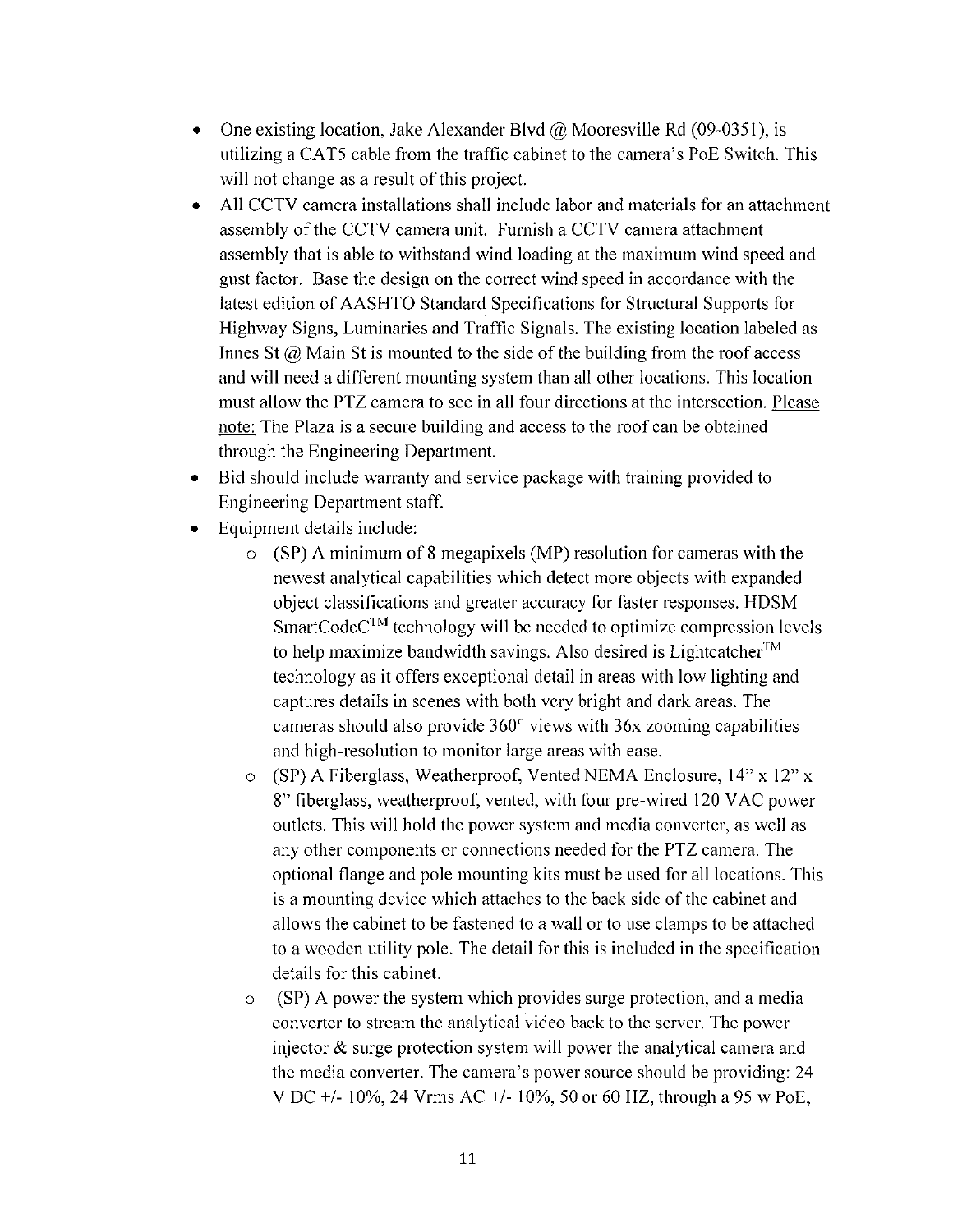unless otherwise specified by the camera and the media converter manufacturers. The media converter will be converting RJ45 to SFP. The media converter will stream the video back through the fiber network to the existing video server.

d. Routing data lines for the new total of eleven  $(11)$  cameras to a new video server located at 130 East Liberty Street. A live feed from 130 East Liberty Street will then be sent to the Engineering Department's traffic monitoring workstation.

#### 3) Traffic Monitoring Station

The current traffic monitoring workstation will be removed and replaced with upgraded equipment. This new workstation shall include, at a minimum, a tower which feeds outputs to four  $(4)$  monitors in a 2x2, side by side presentation.

- Video feed at this Traffic Monitoring Station will be received from 130 East  $\bullet$ Liberty Street's video server, and shall be live feed only. The tower included in this monitoring station must be compatible with 130 East Liberty Street's newest traffic video management system. The computer tower will output to four monitors, at a minimum, to display a different video feed per monitor.
- The monitors will need to be wall mounted in a  $2x2$  configuration. They will  $\bullet$ be connected to the tower and the tower to the City's network. These items should be installed in the appropriate office on the third floor of the City Office Building (132 N Main St, Salisbury). The tower and monitors shall be set up and showing video from the upgraded CCTV cameras and other allowed CCTV cameras processed through 130 East Liberty Street's video server.
- Equipment details include:  $\bullet$ 
	- $\circ$ (SP) Four (4)-43" 4K USB-C Monitors, LED-backlit, LCD monitors, with a viewable size of 42.5" and a TFT active matrix. These monitors shall use a remote control to turn the units on and off. Equipment should include the wall mounts, cables, adapters, and other items needed to install an operational Traffic monitoring workstation. The bid shall also include installation, setup, mapping, and a minimum of a three  $(3)$  year warranty.
	- o (SP) Minimum specifications for Tower computer/workstation include a Windows 10 Professional (64-bit) operating system, with an 8<sup>th</sup> Generation processor, Intel i5 or higher CPU with a minimum of 4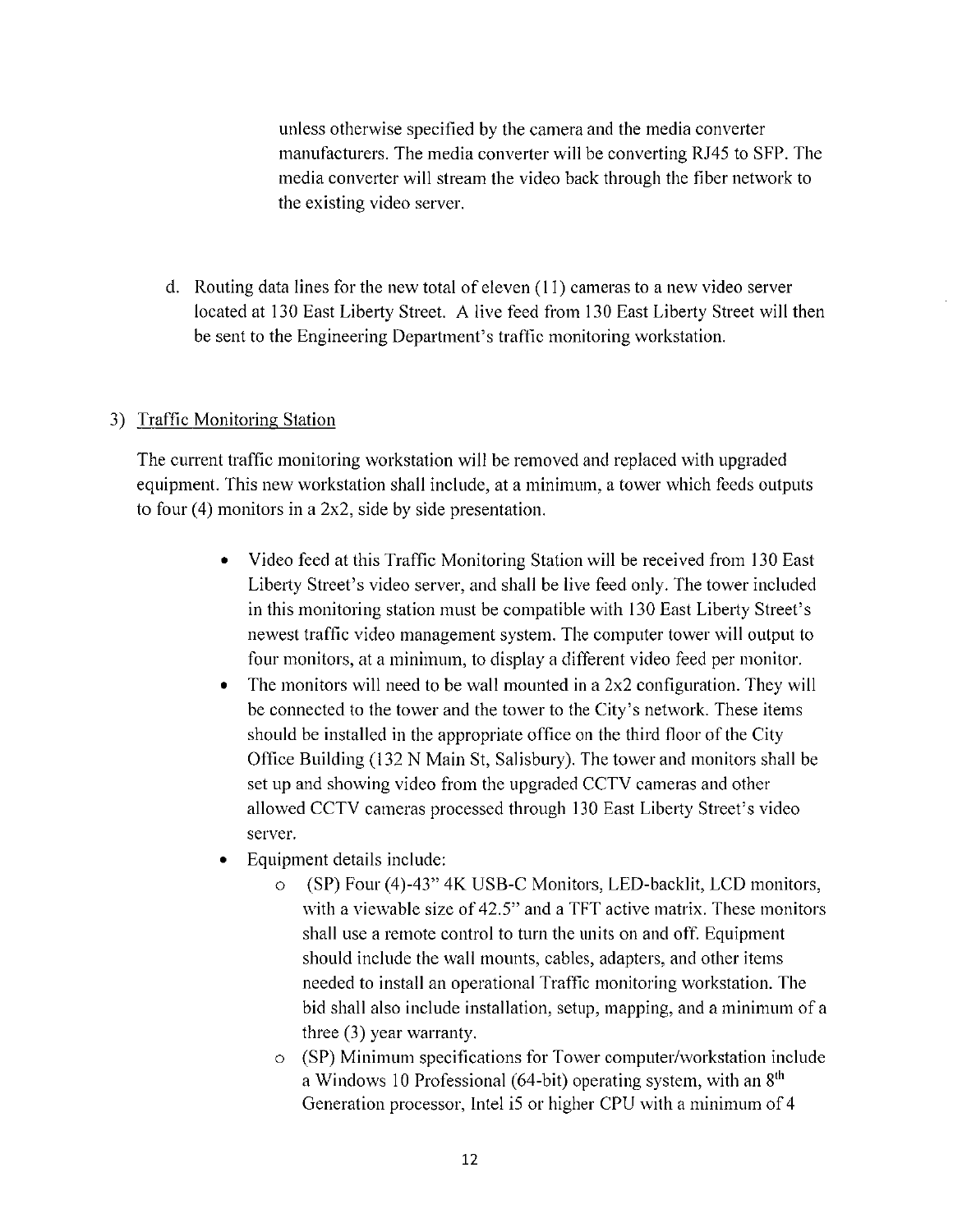cores running at 2.5 Ghz or higher, a minimum of 16 GB memory, NVIDIA® Quadro P620 or higher graphics card (See specifications included in support materials) Video, 500 GB SSD storage, a Gigabit wired network, a small form factor chassis (preferred), all applicable licenses and a three (3) year warranty.

### 4) Traffic Signal Laptop Upgrades

Replacement of two (2) laptops which are beyond their end of service life and beginning to experience issues. The specifications for each laptop is described in the Equipment General Description of this document. The following is applicable to this replacement:

- This equipment will need to be able to effectively remote to and manage programs  $\bullet$ such as Auto CAD 2021 and ESRI ArcMap. Other programs used on this laptop will be Synchro 11, Warrants 10, Microsoft products, PetraPro, and Centracs, all which have previously been purchased and are under current licenses through the City of Salisbury. The minimum specifications for these laptops is included in the support material and should be sufficient for the aforementioned needs.
- Each laptop should be provided with a docking station, 22" monitor, wireless keyboard and wireless optical mouse.
- The laptops and accessories should be supplied with a 3 year warranty and service plan.
- The laptops should be installed in the appropriate offices on the third floor of the City Office Building (132 N Main St, Salisbury).
- The laptops should be connected to the City of Salisbury's network to prove connectivity.
- Equipment details include:  $\bullet$ 
	- $\circ$  (SP) Laptop: No Microsoft Office License required, the 30 day trial offer is sufficient. Should have Windows 10 Pro English installed. Should be purchased without a mobile broadband card.
	- o (SP) Docking Station: These units will have a black exterior cover, with multiple USB ports, and HDMI port. These stations must be compatible with the laptop and other accessories included in this section of the bid.
	- o (SP) Wireless Keyboard: These keyboards will have a black exterior and be a standard shape (non-ergonomic shape). They will have 12 hot keys and include a numeric keypad. The keyboards will utilize a USB wireless receiver. A power saving/automatic sleep function is preferred. These keyboards must be compatible with the laptop and other accessories included in this section of the bid.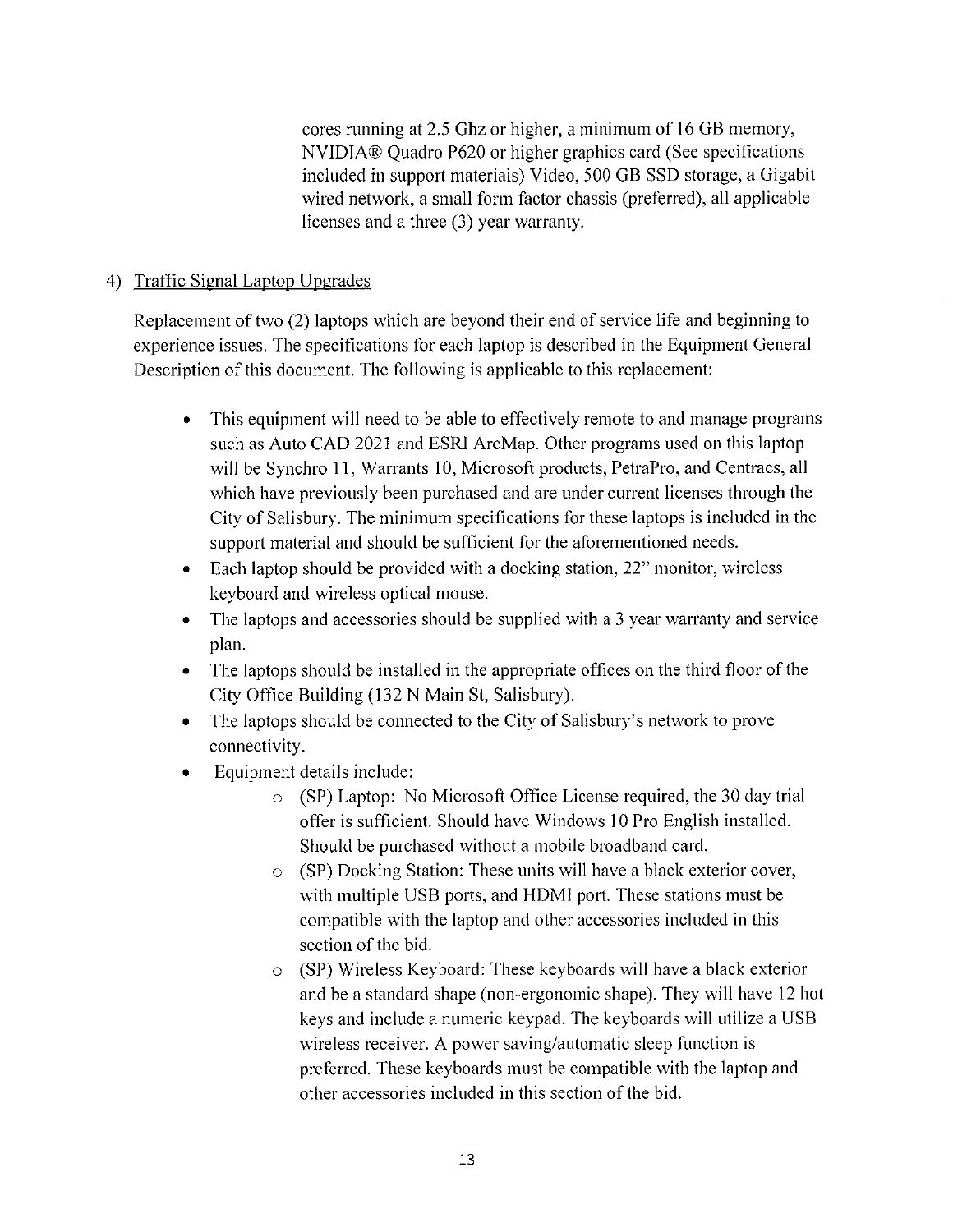- (SP) Wireless Mouse: Each mouse will have a black exterior and a  $\circ$ scrolling wheel. The movement resolution will be 1600 dpi. They shall utilize a USB wireless receiver. A power saving/automatic sleep function is preferred. Each mouse must be compatible with the laptop and other accessories included in this section of the bid.
- $\circ$  (SP) A minimum of a 22" Monitor with a black exterior with antiglare screen coating is required. Monitors should have an aspect ratio of 16:9. Brightness should be 250 cd/m2 (typical). Pixel pitch should be  $0.248$  mm x  $0.248$  mm. Contrast Ratio should be  $1,000:1$  (typical). Monitors should VGA, display port, and HDMI have input connectors.

#### 5) Data Collection Equipment Upgrades

Replacement of failed and outdated data collection tools with modern technological solutions. There is no equipment to remove. The contractor would be responsible for installing and training staff on each style collector at a predetermined location. The styles of collectors include a portable analytic CCTV camera unit, a covert traffic statistics unit, and a portable radar display.

- Twenty (20) of the twenty-four (24) unmanned, data collection tools utilized at the City of Salisbury have exceeded their service life. An upgrade is necessary to replace these collectors with a more modern data collection system, to include the installation and to provide training on the equipment. All equipment should come with three (3) year warranties.
- (SP) Portable analytic CCTV cameras are to be purchased. The purchase should include a  $\bullet$ third party AI study for location specific studies, unless the package provides the AI application software. For training purposes, there should be hands on instruction provided at two locations. One should be installed at the intersection of Faith Rd & Gold Hill Drive for the purpose of near miss accidents and delay issues. The second location is at the intersection of S Fulton St and W Thomas St, for the purpose of near miss accidents and stop sign compliance studies. Equipment details include: Portable Analytic CCTV Cameras: This is a fully connected unit where remote monitoring of studies can be conducted and notifications sent to the user if something needs attention. The camera will have advanced analytics built in. The camera is to have high resolution to provide desired analytical functions. Camera will have to be able to function in nighttime environments. This unit will be used to collect a wide range of studies such as but not limited to: volume counts, pedestrian counts (when 2 cameras used simultaneously), user classifications (including bicyclist), speed, turning movement counts, near miss studies, and delay studies. It is preferred to be able to be set up by a single person outside of the roadway without the use of a bucket truck or the disruption of traffic. It is preferred that the camera is mounted to a portable pole to eliminate the need of a bucket truck. The pole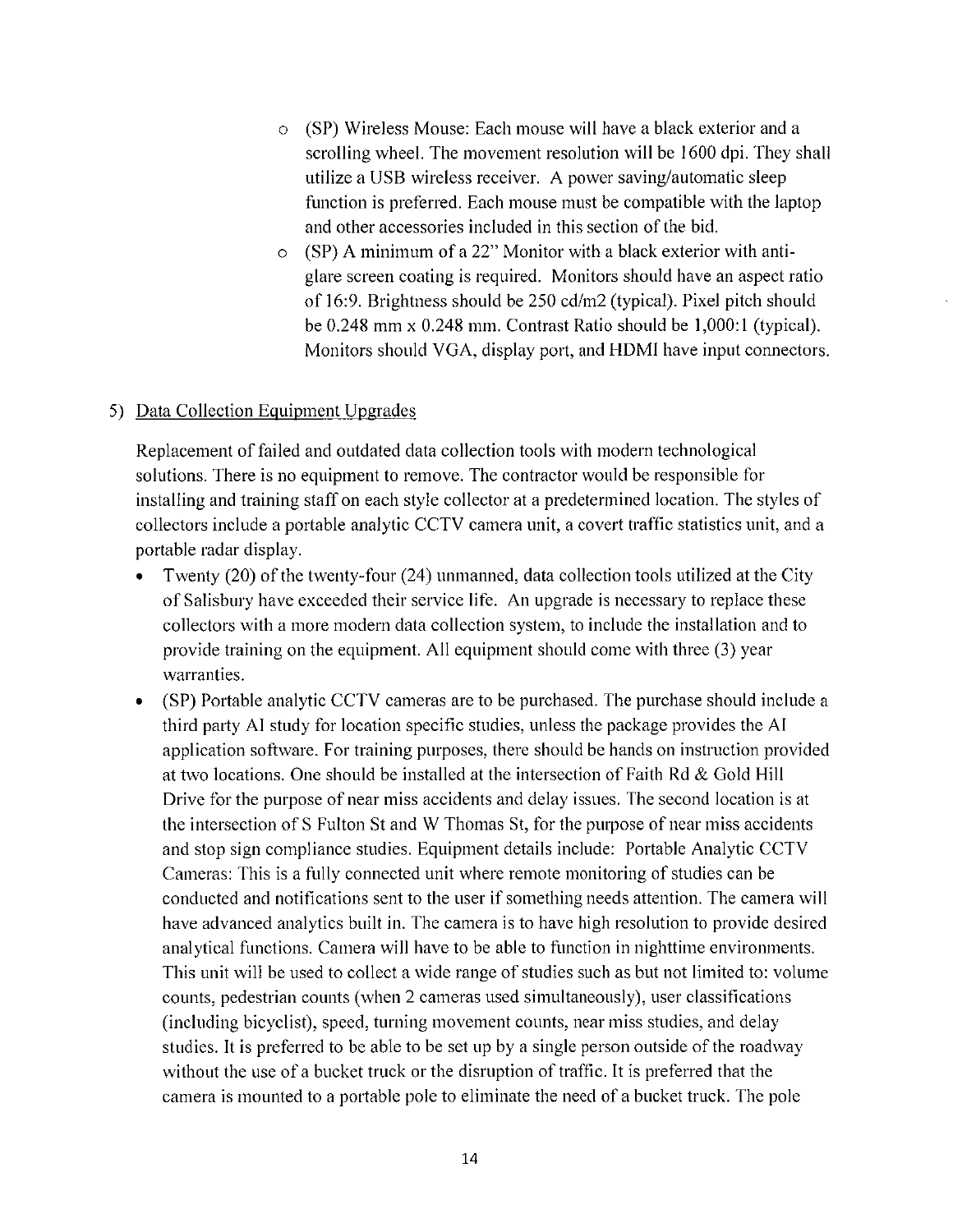will house the wiring and other attachments for system components, including portable (battery or solar) power. The unit can be easily secured to a utility pole. When not in use the unit is collapsible for easy storage and transport. Video can be used either for in house or exported to a third party for the advanced AI studies (Note: third party AI has additional fees).

- (SP) Covert traffic statistic units collects vehicle speeds, vehicle counts, vehicle  $\bullet$ classification, among other data. Includes configuration and analysis software, which should be installed on one of the new laptops included in this bid package. The optional solar power source should be included for each of these units. For training purposes, there should be hands on instruction provided at two locations. The locations for deployment are on W Monroe St, West Horah St, W Bank St, and Institute St, all within the area of Livingstone College. Equipment Details include: Covert Traffic Statistics Units: These units are lightweight and simple to install on a sign channel or utility pole. The collect data such as vehicle speed, volume, and classification, all without the driver being aware of an active study being performed. This covert style allows for the collection of nonaltered driver behavior; as is often found with digital speed read out units. Includes configuration and analysis software allows for auto report generation and compiling tables, and graphs of studies. They can collect  $2+$  lanes of approaching, receding or both types of vehicle movements.
- (SP) 20W solar power option should be chosen for these devices. The solar power option  $\bullet$ should be a 20W, indefinite use device, or otherwise specified by the covert traffic statistic unit's manufacturer. This should include the appropriate size and type battery as specified by the unit's manufacturer. This power supply system should come with an external enclosure with appropriate mounting hardware.
- (SP) Portable radar displays will be valuable in a future traffic calming program as well  $\bullet$ as data collection for speed, volume, and vehicle classification. These units should come with the optional solar power source and set of (MUTCD complainant) LIMIT speed limit signs for the speeds of 25 MPH, 30 MPH, and 35 MPH. For training purposes, there should be hands on instruction provided at two locations. They should be installed at their first areas of study with one installed in each direction of travel per location. The locations for deployment are W Henderson St and Chantilly Ln. Equipment details include: Portable Radar Displays: The LED read-out sign will be 12 inches. Must be easily installed by a single person and securely locked to a sign post or a utility pole. These units are used to collect vehicle speed, volume, and classification. During active data collection operation, the display can be programmed to be blank, display speed (within limits or without), or the speed limit.